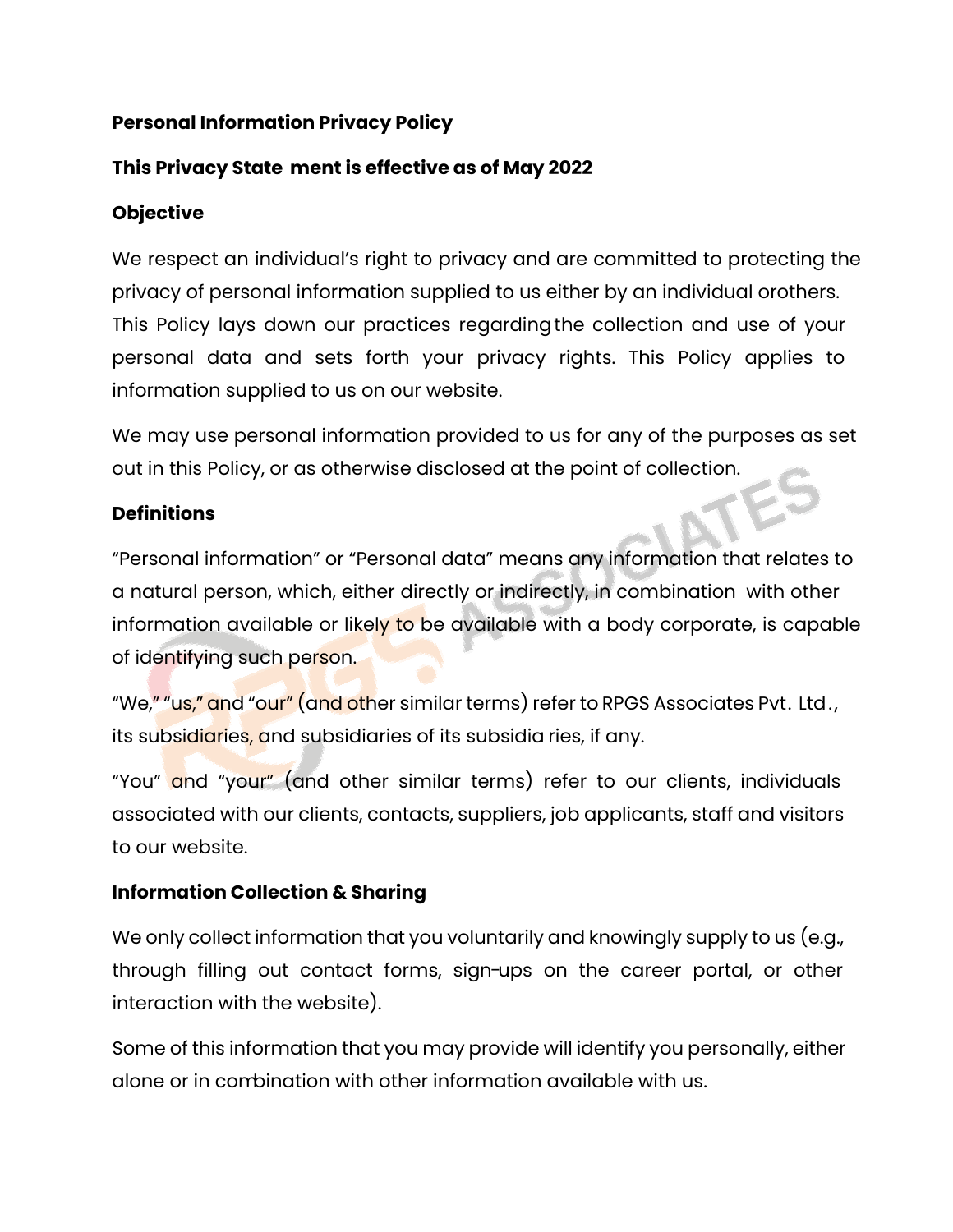We may also collect certain information through cookies that, like most web servers, we transmit via our cookie folder from the browser on the hard disk of your computer, to recognize your device during a session or in your future visits to our website, primarily to provide a better user experience. Please read our Cookie Policycarefully for more details about the information we collect when you use this website.

An option is made available for you to sign in or create accounts on the career portal through social websites such as Facebook, LinkedIn, and Twitter or the like. The terms and conditions applying to the personal information supplied through such websites are based on the Privacy terms you agree on such social websites. You are requested to verify their Privacy terms before providing your personal information to us via such social websites. We do not have any association or control over the use of your personal information by such social websites.

We will only process the personal information where we have a lawful reason for doing so, where the processing is necessary to pursue our legitimate business interests (including maintaining a repositary of potential candidates for jobs, promotion of our services and where so authorized by you on the website to establish communication with prospective clients with general/ business inquiries).

#### **Reasonable Security Practices & Procedures**

To prevent unauthorized disclosure or access of the personal information we have in place appropriate security practices and procedures comprising of managerial, technical, operational and physical security controls to protect your personal data from unauthorized or inappopriate access, alteration, disclosure, and destruction.

### **Information Sharing**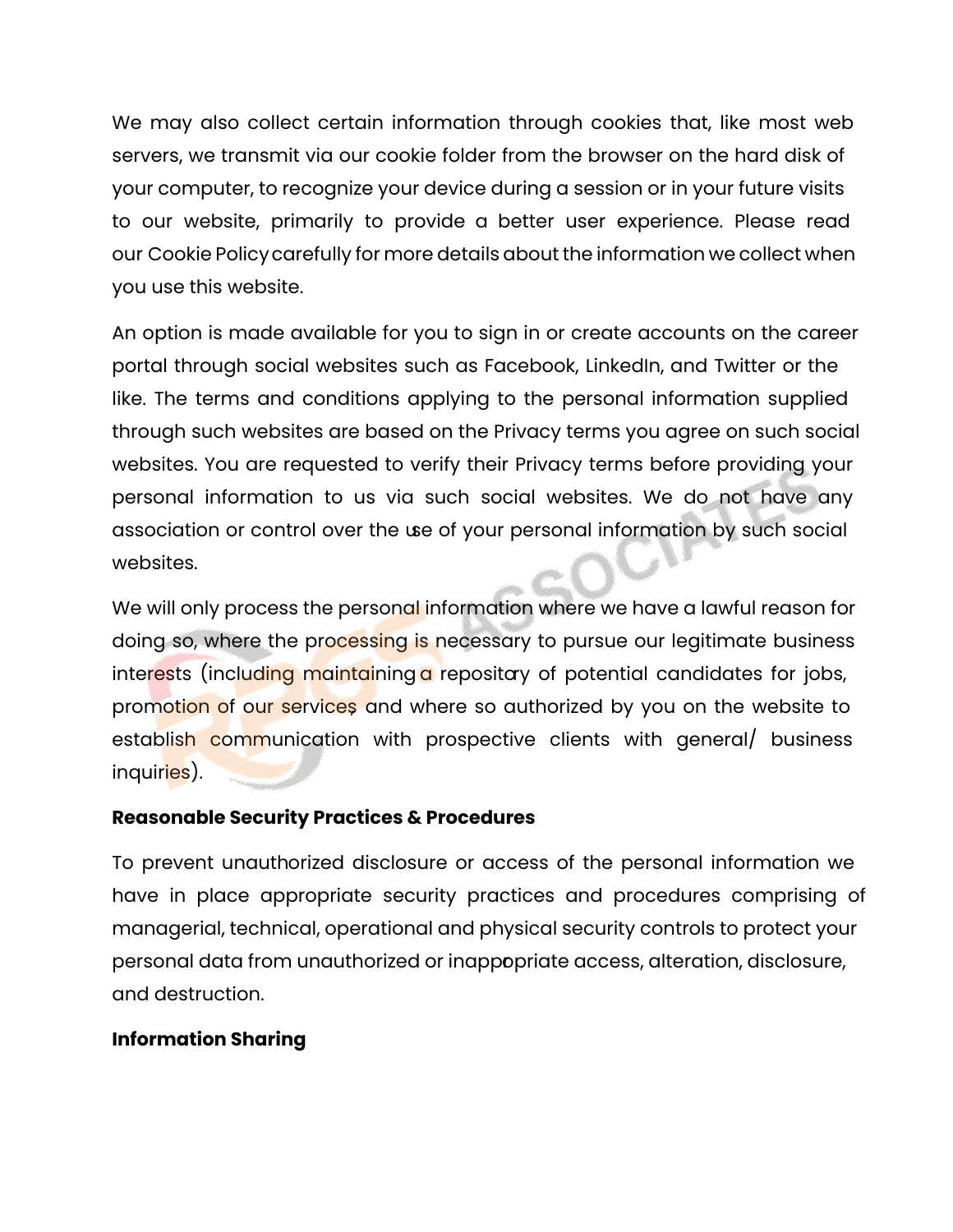The personal information we collect from you is stored in one or more cloudbased databases hosted by third parties which may be located outside your home country, in the United S tates, in India or other locations. The third parties do not use or have access to your personal data for any purpose other than cloud storage, retrieval or maintenance activities.

We have offices and operations in a number of international locations , and we share information between our group companies for business and administrative purposes.

Where required or permitted by law, information may be provided to others, such as regulators and law enforcement agencies.

From time to time, we may consider corporate transactions such as a merger, acquisition, reorganization, asset sale, or similar. In these instances, we may transfer or allow access to information to enable the assessment and undertaking of that transaction. If we buy or sell any business or assets, personal data may be transferred to third parties involved in the transaction.

### **Data Storage And Retention**

We retain your personal information for the period for which it is reasonably necessary for the purposes mentioned above, or as required by any law in force or for **audit** purposes.

#### **Your Rights**

You may have certain rights relating to your personal data provided for, under applicable law. These are the right to:

Request access to your personal dataand the processing activities on the personal data

Request that your personal data is rectified if it is inaccurate or incomplete

Request erasure of your personal data in certain circumstances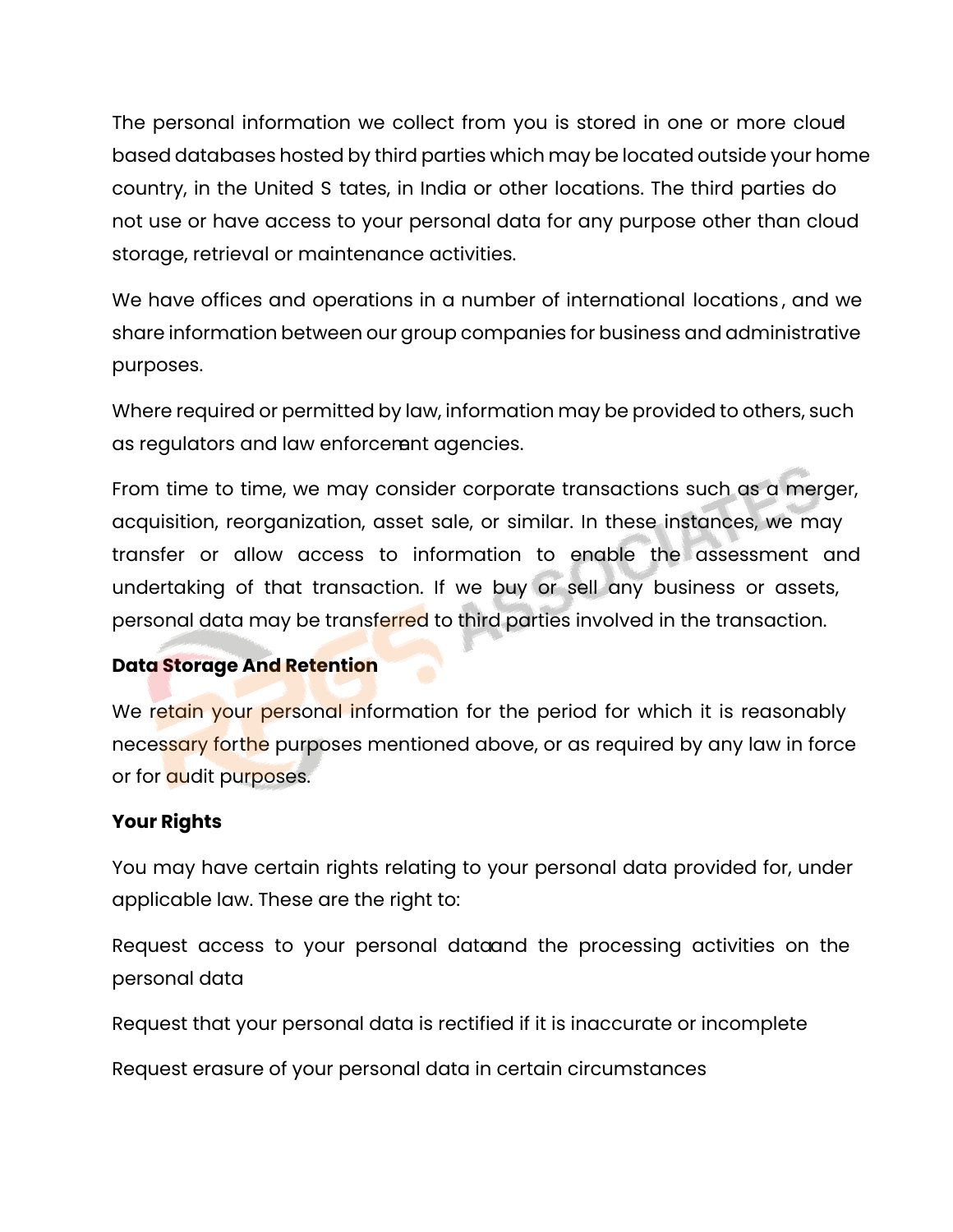Request restriction of the processing of your personal data in certain circumstances

Object to the processing of your personal data in certain circumstances

Receive your personal data provided to us as a controller in a structured, commonly used and machine-readable format in certain circumstances

Lodge a complaint with supervisory authority

Withdraw your consent provided at any time by contacting us

To exercise the rights outlined above in respect of your personal data, please contact the Grievance Officer identified below. We will endeavor to respond to<br>you within an appropriate time as required by the law.<br>**Protection Of Minor's Information** you within an appropriate time as required by the law.

# **Protection Of Minor's Information**

The website is not directed to children under the age of sixteen (16). We do not knowingly solicit personal information from or market to anyone under sixteen (16) years of age. If you believe that we have received information from a minor, please notify us immediately, and we will ensure that reasonable efforts will be made by us to delete such information from our database.

# **External Links**

Our website may contain links to other websites including social media websites, event websites, etc. whose information practices may be different from ours. You should read such third party's websites' privacy notices before interacting or providing any of your personal information. We do not control those websites or their privacy practices. We do not endorse or make any representations about third-party websites.

# **Changes To This Policy**